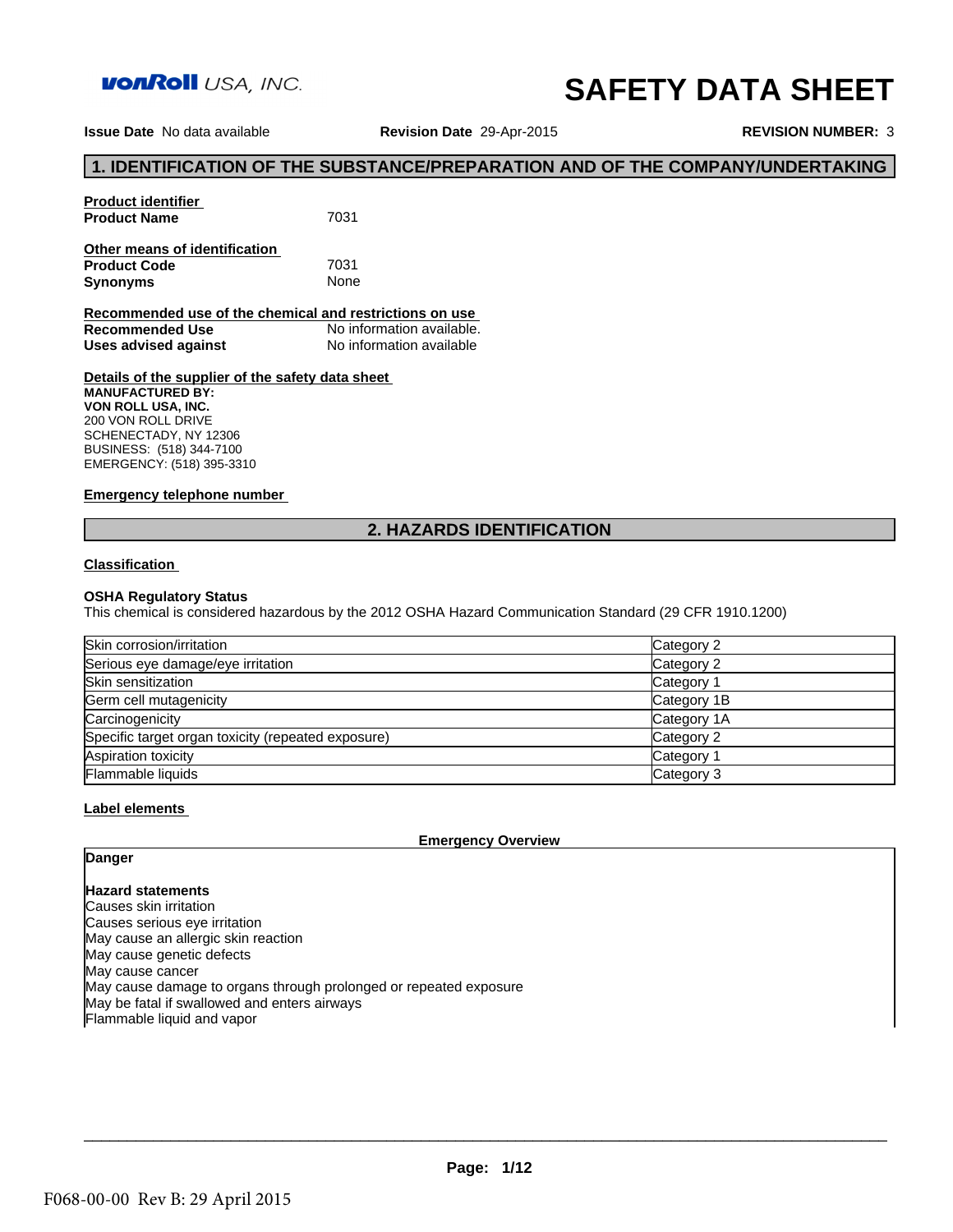

**Appearance** No information available **PHYSICAL STATE** Liquid **ODOR** No information available

 $\_$  ,  $\_$  ,  $\_$  ,  $\_$  ,  $\_$  ,  $\_$  ,  $\_$  ,  $\_$  ,  $\_$  ,  $\_$  ,  $\_$  ,  $\_$  ,  $\_$  ,  $\_$  ,  $\_$  ,  $\_$  ,  $\_$  ,  $\_$  ,  $\_$  ,  $\_$  ,  $\_$  ,  $\_$  ,  $\_$  ,  $\_$  ,  $\_$  ,  $\_$  ,  $\_$  ,  $\_$  ,  $\_$  ,  $\_$  ,  $\_$  ,  $\_$  ,  $\_$  ,  $\_$  ,  $\_$  ,  $\_$  ,  $\_$  ,

# **Precautionary Statements - Prevention**

Obtain special instructions before use Do not handle until all safety precautions have been read and understood Use personal protective equipment as required Wash face, hands and any exposed skin thoroughly after handling Contaminated work clothing should not be allowed out of the workplace Do not breathe dust/fume/gas/mist/vapors/spray Keep away from heat/sparks/open flames/hot surfaces. — No smoking Keep container tightly closed Ground/bond container and receiving equipment Use explosion-proof electrical/ventilating/lighting/ .? /equipment Use only non-sparking tools Take precautionary measures against static discharge Wear protective gloves/protective clothing/eye protection/face protection

# **Precautionary Statements - Response**

IF exposed or concerned: Get medical advice/attention Specific treatment (see .? on this label) IF IN EYES: Rinse cautiously with water for several minutes. Remove contact lenses, if present and easy to do. Continue rinsing If eye irritation persists: Get medical advice/attention Take off contaminated clothing and wash before reuse If skin irritation or rash occurs: Get medical advice/attention IF ON SKIN (or hair): Remove/Take off immediately all contaminated clothing. Rinse skin with water/shower IF SWALLOWED: Immediately call a POISON CENTER or doctor/physician Do NOT induce vomiting

# **Precautionary Statements - Storage**

# **Precautionary Statements - Disposal**

# **Hazards not otherwise classified (HNOC)**

# **Other Information**

| <b>PU IND I THUGGE VOITIIGHTY</b><br>In case of fire: Use CO2, dry chemical, or foam for extinction |                                                  |                       |                     |
|-----------------------------------------------------------------------------------------------------|--------------------------------------------------|-----------------------|---------------------|
| <b>Precautionary Statements - Storage</b>                                                           |                                                  |                       |                     |
| Store locked up                                                                                     |                                                  |                       |                     |
| Store in a well-ventilated place. Keep cool                                                         |                                                  |                       |                     |
| <b>Precautionary Statements - Disposal</b>                                                          |                                                  |                       |                     |
| Dispose of contents/container to an approved waste disposal plant                                   |                                                  |                       |                     |
|                                                                                                     |                                                  |                       |                     |
| Hazards not otherwise classified (HNOC)                                                             |                                                  |                       |                     |
| <b>Other Information</b>                                                                            |                                                  |                       |                     |
| • Toxic to aquatic life with long lasting effects                                                   |                                                  |                       |                     |
| • Toxic to aquatic life                                                                             |                                                  |                       |                     |
| Not determined<br>Toxicity:                                                                         |                                                  |                       |                     |
|                                                                                                     |                                                  |                       |                     |
|                                                                                                     |                                                  |                       |                     |
|                                                                                                     | <b>3. COMPOSITION/INFORMATION ON INGREDIENTS</b> |                       |                     |
|                                                                                                     |                                                  |                       |                     |
|                                                                                                     |                                                  |                       |                     |
|                                                                                                     | <b>CAS No.</b>                                   |                       | <b>TRADE SECRET</b> |
| <b>HAZARDOUS PRODUCT COMPOSITION/CAS</b>                                                            |                                                  | <b>APPROX. WEIGHT</b> |                     |
| <b>NUMBER</b>                                                                                       |                                                  | <b>PERCENT</b>        |                     |
| <b>Ethyl Alcohol</b>                                                                                | 64-17-5                                          | $30 - 60$             |                     |
| 64-17-5                                                                                             |                                                  |                       |                     |
|                                                                                                     |                                                  |                       |                     |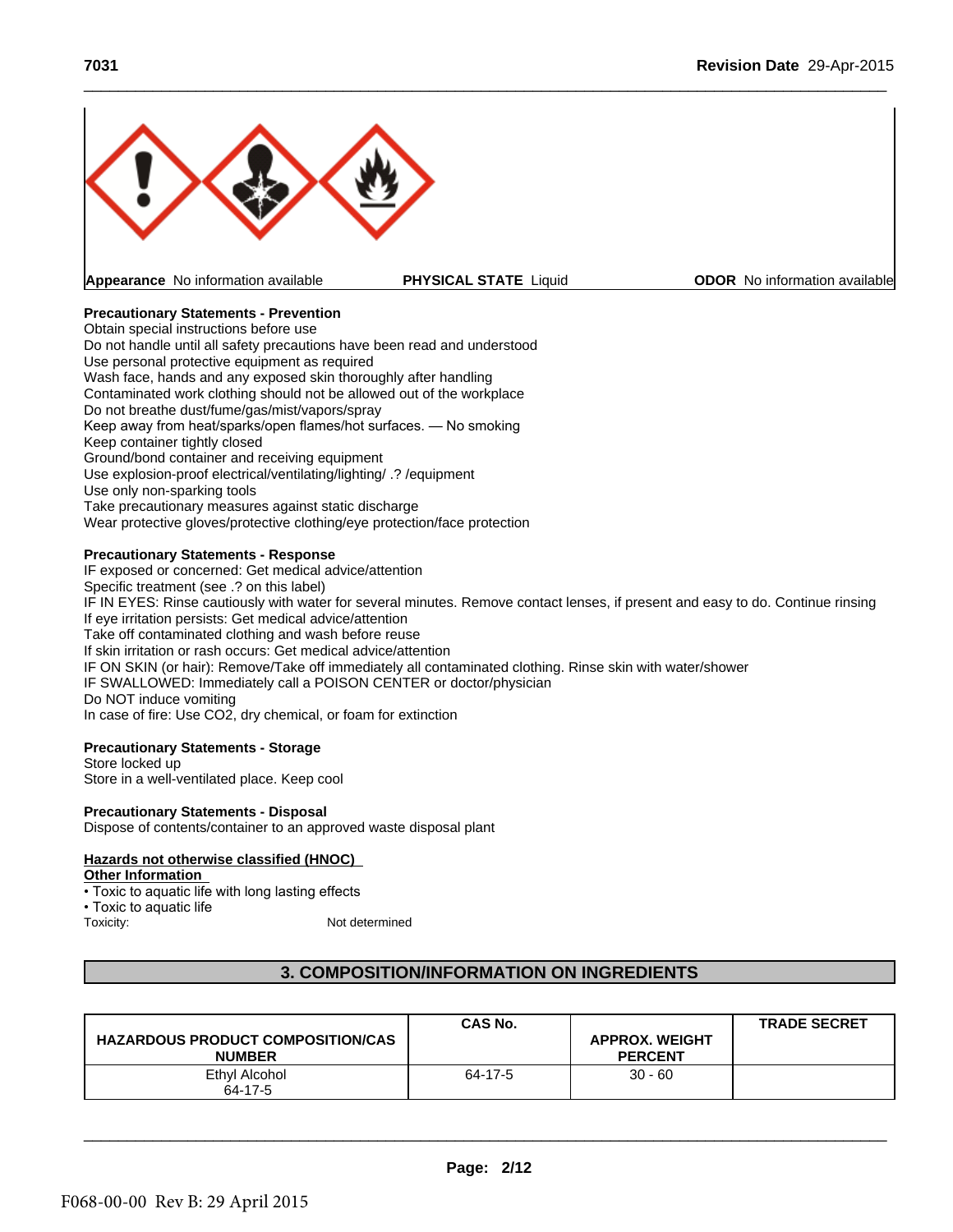| <b>First aid measures</b>                                       | <b>4. FIRST AID MEASURES</b> |           |  |
|-----------------------------------------------------------------|------------------------------|-----------|--|
|                                                                 |                              |           |  |
| Formaldehyde<br>$50-00-0$                                       | $50-00-0$                    | $0.1 - 1$ |  |
| n-Heptane<br>142-82-5                                           | 142-82-5                     | $0.1 - 1$ |  |
| <b>Ethyl Benzene</b><br>$100 - 41 - 4$                          | $100 - 41 - 4$               | $1 - 5$   |  |
| Vinyl Butyral-Vinyl Acetate-Vinyl Alcohol Polymer<br>27360-07-2 | 27360-07-2                   | $10 - 30$ |  |
| Xylene (Mixed Isomers)<br>1330-20-7                             | 1330-20-7                    | $10 - 30$ |  |
| Acetone<br>67-64-1                                              | 67-64-1                      | $10 - 30$ |  |

**EYE CONTACT** Rinse thoroughly with plenty of water for at least 15 minutes, lifting lower and upper eyelids. Consult a physician. **Example 10** Hall a physician.<br>
It a physician.<br>
Skin with soap and water.<br>
We to fresh air.<br>
mouth with water and drink afterwards plenty of water.<br> **h** acute and delayed<br>
Dramation available.<br> **5. FIRE-FIGHTING MEASURES** 

**SKIN CONTACT** Wash skin with soap and water.

**Inhalation** Remove to fresh air.

**INGESTION** Clean mouth with water and drink afterwards plenty of water.

# **Most important symptoms and effects, both acute and delayed**

**Symptoms** No information available.

# **Indication of any immediate medical attention and special treatment needed**

**Note to physicians** Treat symptomatically.

# **Suitable extinguishing media**

# **Special Hazards:**

# **Explosion data**

# **Protective equipment and precautions for firefighters**

| Suitable extinguishing media<br>Use extinguishing measures that are appropriate to local circumstances and the surrounding environment.                                                            |  |  |  |
|----------------------------------------------------------------------------------------------------------------------------------------------------------------------------------------------------|--|--|--|
| Unsuitable extinguishing media Caution: Use of water spray when fighting fire may be inefficient.                                                                                                  |  |  |  |
| <b>Special Hazards:</b><br>None Known.                                                                                                                                                             |  |  |  |
| <b>Explosion data</b><br><b>Sensitivity to Mechanical Impact None.</b><br>Sensitivity to Static Discharge None.                                                                                    |  |  |  |
| Protective equipment and precautions for firefighters<br>As in any fire, wear self-contained breathing apparatus pressure-demand, MSHA/NIOSH (approved or equivalent) and full<br>protective gear. |  |  |  |
| <b>6. ACCIDENTAL RELEASE MEASURES</b>                                                                                                                                                              |  |  |  |
| <b>Personal precautions, protective equipment and emergency procedures</b>                                                                                                                         |  |  |  |
| <b>Personal precautions</b><br>Ensure adequate ventilation, especially in confined areas.                                                                                                          |  |  |  |
| <b>Environmental precautions</b>                                                                                                                                                                   |  |  |  |
| <b>Environmental precautions</b><br>See Section 12 for additional ecological information.                                                                                                          |  |  |  |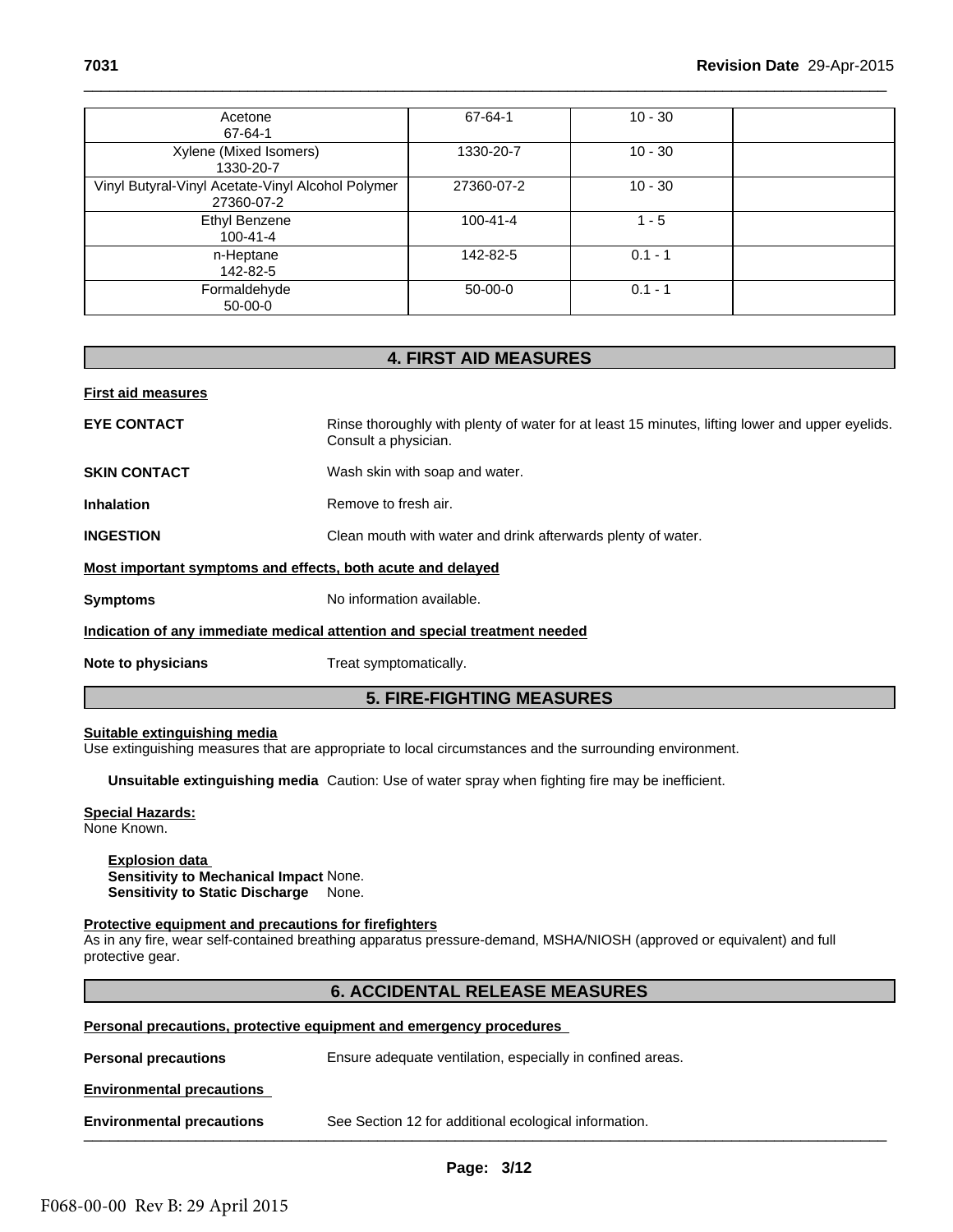# **Methods and material for containment and cleaning up**

**Methods for containment** Prevent further leakage or spillage if safe to do so.

**Methods for cleaning up** Pick up and transfer to properly labeled containers.

 $\_$  ,  $\_$  ,  $\_$  ,  $\_$  ,  $\_$  ,  $\_$  ,  $\_$  ,  $\_$  ,  $\_$  ,  $\_$  ,  $\_$  ,  $\_$  ,  $\_$  ,  $\_$  ,  $\_$  ,  $\_$  ,  $\_$  ,  $\_$  ,  $\_$  ,  $\_$  ,  $\_$  ,  $\_$  ,  $\_$  ,  $\_$  ,  $\_$  ,  $\_$  ,  $\_$  ,  $\_$  ,  $\_$  ,  $\_$  ,  $\_$  ,  $\_$  ,  $\_$  ,  $\_$  ,  $\_$  ,  $\_$  ,  $\_$  ,

**Precautions for safe handling**

**7. HANDLING AND STORAGE**<br>
For and transfer to properly labeled containers.<br> **7. HANDLING AND STORAGE**<br>
Final accordance with good industrial hydiene and safety practice. **Advice on safe handling** Handle in accordance with good industrial hygiene and safety practice.

# **Conditions for safe storage, including any incompatibilities**

**Storage Conditions** Keep containers tightly closed in a dry, cool and well-ventilated place. **Prevent further leakage or spillage if safe to do so.**<br> **8. Pick up and transfer to properly labeled containers.**<br> **7. HANDLING AND STORAGE**<br> **9. Handle in accordance with good industrial hygiene and safety practice.**<br> **9** 

**Incompatible materials** None known based on information supplied.

# **Control parameters**

| <b>Exposure Guidelines</b>                                         | <b>ACGIH TLV</b>              |                               | <b>NIOSH IDLH</b>                                                                                                                 |
|--------------------------------------------------------------------|-------------------------------|-------------------------------|-----------------------------------------------------------------------------------------------------------------------------------|
| <b>HAZARDOUS PRODUCT</b><br><b>COMPOSITION/CAS NUMBER</b>          |                               | <b>OSHA</b><br><b>PEL-TWA</b> |                                                                                                                                   |
| Ethyl Alcohol<br>64-17-5                                           | STEL: 1000 ppm                | 1000                          | IDLH: 3300 ppm<br>TWA: 1000 ppm<br>TWA: 1900 mg/m <sup>3</sup>                                                                    |
| Acetone<br>67-64-1                                                 | STEL: 750 ppm<br>TWA: 500 ppm | 1000                          | IDLH: 2500 ppm<br>TWA: 250 ppm<br>TWA: 590 mg/m <sup>3</sup>                                                                      |
| Xylene (Mixed Isomers)<br>1330-20-7                                | STEL: 150 ppm<br>TWA: 100 ppm | 100                           |                                                                                                                                   |
| Vinyl Butyral-Vinyl Acetate-Vinyl<br>Alcohol Polymer<br>27360-07-2 |                               | <b>PARTICULATES: 15</b>       |                                                                                                                                   |
| Ethyl Benzene<br>$100 - 41 - 4$                                    | TWA: 20 ppm                   | 100                           | IDLH: 800 ppm<br>TWA: 100 ppm<br>TWA: $435 \text{ mg/m}^3$<br>STEL: 125 ppm<br>STEL: 545 mg/m <sup>3</sup>                        |
| n-Heptane<br>142-82-5                                              | STEL: 500 ppm<br>TWA: 400 ppm | 500                           | IDLH: 750 ppm<br>Ceiling: 440 ppm 15 min<br>Ceiling: 1800 mg/m <sup>3</sup> 15 min<br>TWA: 85 ppm<br>TWA: $350$ mg/m <sup>3</sup> |
| Formaldehyde<br>$50-00-0$                                          | Ceiling: 0.3 ppm              | 0.75                          | IDLH: 20 ppm<br>Ceiling: 0.1 ppm 15 min<br>TWA: 0.016 ppm                                                                         |

# **Appropriate engineering controls**

# **ENGINEERING CONTROLS:** Exhaust ventilation.

Showers. Eyewash stations. Use in a well ventilated area.

# **Individual protection measures, such as personal protective equipment**

Von Roll recommends evaluation and selection of appropriate engineering controls (such as ventilation and eyewash/safety shower) as well as appropriate personal protective equipment (such as respiratory protection, protective gloves, eye protection) for safely handling this material. The following guidelines should be considered in this process.

**EYE PROTECTION:** Splash Goggles. \_\_\_\_\_\_\_\_\_\_\_\_\_\_\_\_\_\_\_\_\_\_\_\_\_\_\_\_\_\_\_\_\_\_\_\_\_\_\_\_\_\_\_\_\_\_\_\_\_\_\_\_\_\_\_\_\_\_\_\_\_\_\_\_\_\_\_\_\_\_\_\_\_\_\_\_\_\_\_\_\_\_\_\_\_\_\_\_\_\_\_\_\_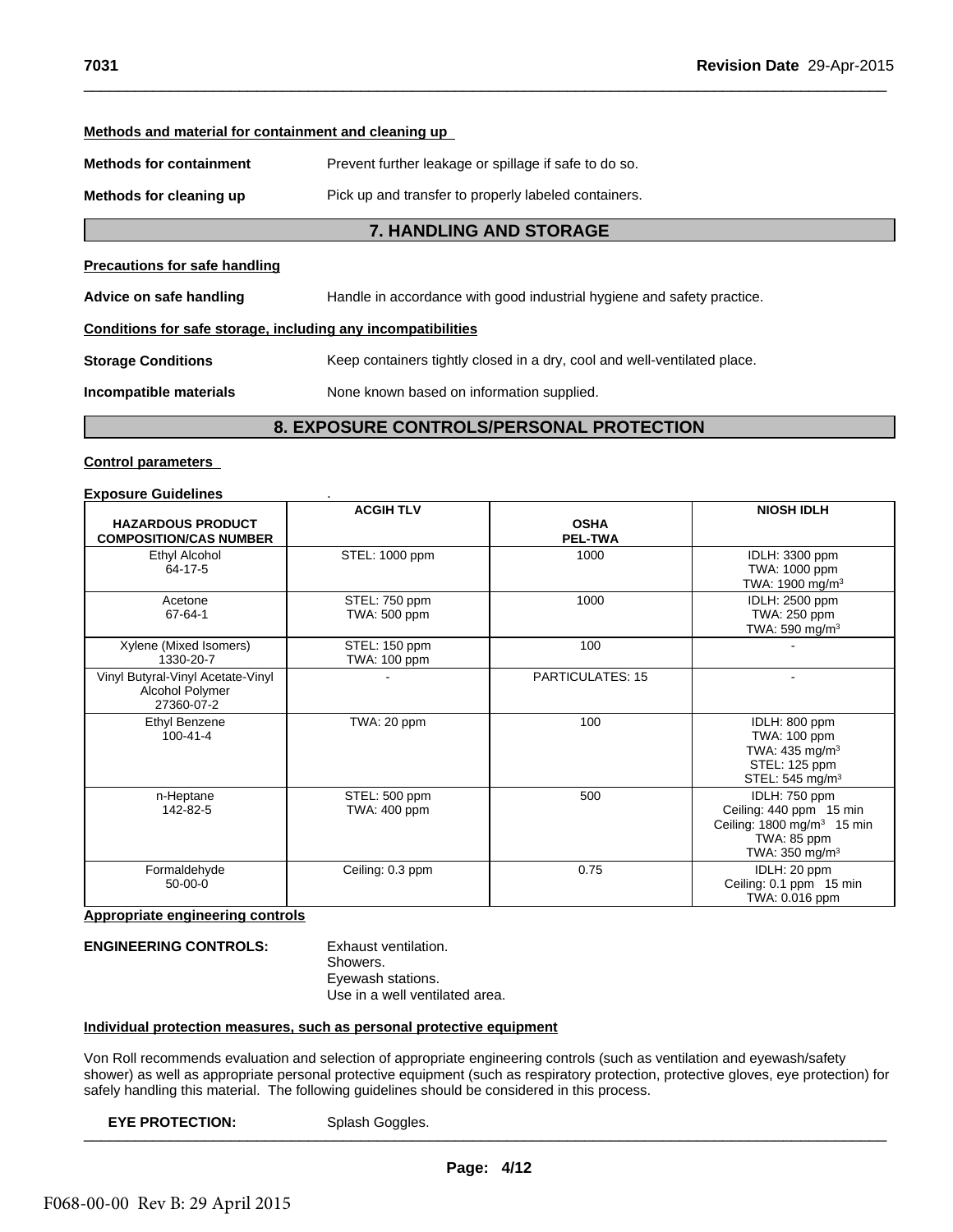| 7031                                                  | Revision Date 29-Apr-2015                                                                                                |
|-------------------------------------------------------|--------------------------------------------------------------------------------------------------------------------------|
| <b>GLOVES:</b>                                        | Polyvinyl alcohol gloves. Viton rubber gloves.                                                                           |
| <b>VENTILATION:</b>                                   | Use only in well ventilated area. Localized mechanical ventilation.                                                      |
| <b>RESPIRATORY PROTECTION:</b>                        | Use in a well ventilated area. Use approved NIOSH respiratory protection if TLV exceeded,<br>or over exposure is likely. |
| <b>OTHER PERSONAL</b><br><b>PROTECTION DATA:</b>      | Rubber apron or other chemical-resistant apron. Face shield.                                                             |
| <b>General Hygiene Considerations</b>                 | Handle in accordance with good industrial hygiene and safety practice.                                                   |
|                                                       | <b>9. PHYSICAL AND CHEMICAL PROPERTIES</b>                                                                               |
| Information on basic physical and chemical properties |                                                                                                                          |
| <b>PHYSICAL STATE</b>                                 | Liauid                                                                                                                   |

# **Information on basic physical and chemical properties**

| <b>PHYSICAL STATE</b><br>Appearance    | Liquid<br>No information available  | ODOR:                           | <b>AROMATIC</b> |
|----------------------------------------|-------------------------------------|---------------------------------|-----------------|
| <b>DESCRIPTION:</b>                    | <b>AMBER</b>                        | <b>ODOR THRESHOLD</b><br>(PPM): | <b>UNKNOWN</b>  |
| <b>PROPERTIES</b>                      | <b>Values</b>                       | Remarks • Method                |                 |
| pH                                     | No information available            |                                 |                 |
| Melting point/freezing point           | No information available            |                                 |                 |
| Boiling point / boiling range          | No information available            |                                 |                 |
| <b>Flash point</b>                     | $-20$ °C / $-4$ °F                  |                                 |                 |
| <b>EVAPORATION RATE</b>                | No information available            |                                 |                 |
| Flammability (solid, gas)              | No information available            |                                 |                 |
| <b>Flammability Limit in Air</b>       |                                     |                                 |                 |
| <b>Upper flammability limit:</b>       | 12.8                                |                                 |                 |
| Lower flammability limit:              | 1.0                                 |                                 |                 |
| <b>VAPOR PRESSURE</b>                  | No information available            |                                 |                 |
| <b>VAPOR DENSITY</b>                   | No information available            |                                 |                 |
| <b>SPECIFIC GRAVITY</b>                | 0.89                                |                                 |                 |
| <b>Water solubility</b>                | No information available            |                                 |                 |
| Solubility in other solvents           | No information available            |                                 |                 |
| <b>Partition coefficient</b>           | No information available            |                                 |                 |
| <b>Autoignition temperature</b>        | No information available            |                                 |                 |
| <b>Decomposition temperature</b>       | No information available            |                                 |                 |
| <b>Kinematic viscosity</b>             | No information available            |                                 |                 |
| <b>Dynamic viscosity</b>               | No information available            |                                 |                 |
| <b>Explosive properties</b>            | No information available            |                                 |                 |
| <b>Oxidizing properties</b>            | No information available            |                                 |                 |
| <b>Other Information</b>               |                                     |                                 |                 |
| <b>Softening point</b>                 | No information available            |                                 |                 |
| <b>DENSITY</b>                         | No information available            |                                 |                 |
| <b>Bulk density</b>                    | No information available            |                                 |                 |
|                                        | <b>10. STABILITY AND REACTIVITY</b> |                                 |                 |
| <b>REACTIVITY</b><br>No data available |                                     |                                 |                 |

# **REACTIVITY**

# **Chemical stability**

Stable under recommended storage conditions.

# **Possibility of Hazardous Reactions**

None under normal processing.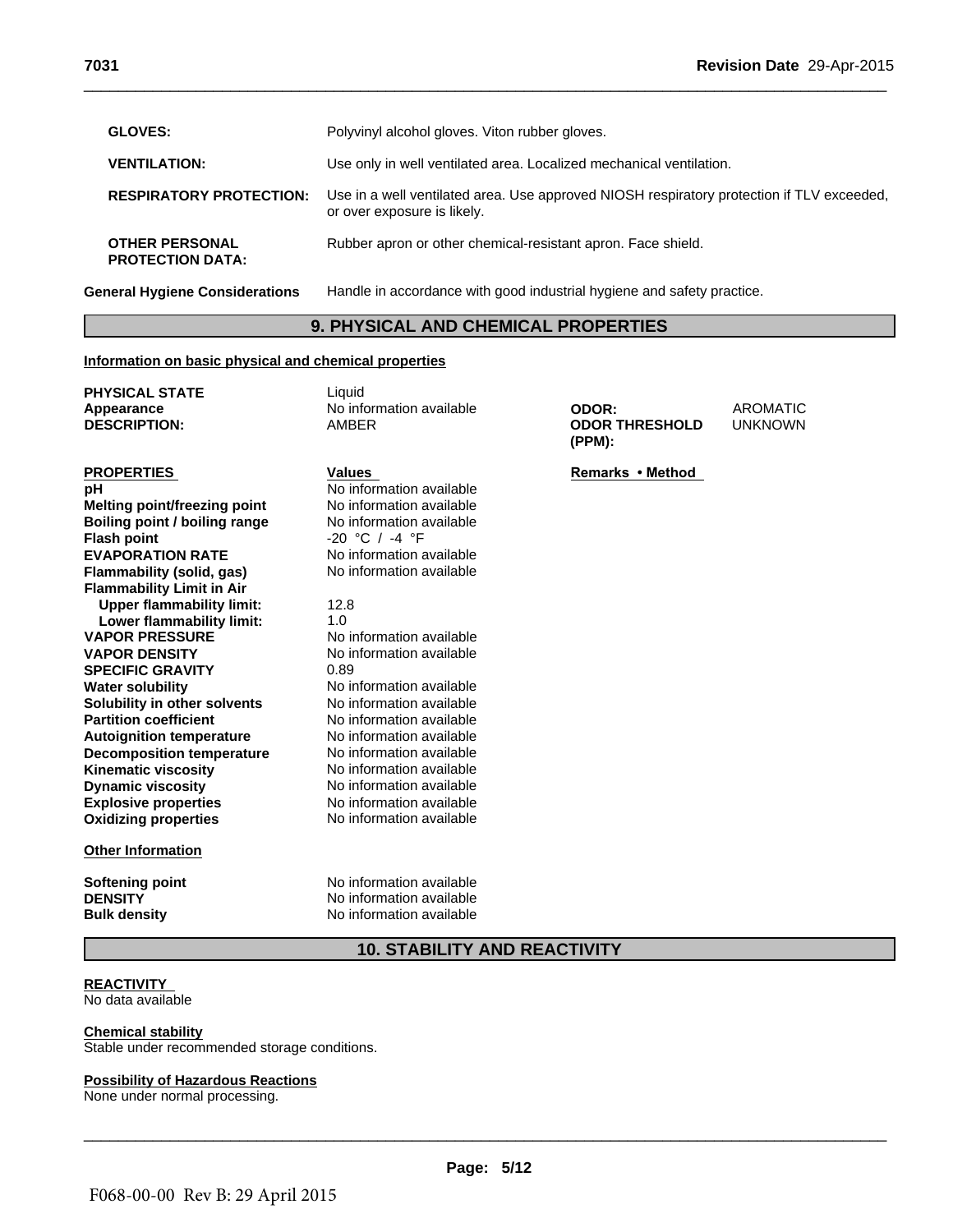# **CONDITIONS TO AVOID**

Keep away from heat, sparks and flame.

# **Incompatible materials**

Avoid contact with acidic, basic or oxidizing agents.

# **Hazardous Decomposition Products**

Carbon monoxide. Carbon dioxide. Toxic fumes. Oxides of nitrogen.

# **11. TOXICOLOGICAL INFORMATION**<br> **11. TOXICOLOGICAL INFORMATION**<br> **11. TOXICOLOGICAL INFORMATION**

 $\_$  ,  $\_$  ,  $\_$  ,  $\_$  ,  $\_$  ,  $\_$  ,  $\_$  ,  $\_$  ,  $\_$  ,  $\_$  ,  $\_$  ,  $\_$  ,  $\_$  ,  $\_$  ,  $\_$  ,  $\_$  ,  $\_$  ,  $\_$  ,  $\_$  ,  $\_$  ,  $\_$  ,  $\_$  ,  $\_$  ,  $\_$  ,  $\_$  ,  $\_$  ,  $\_$  ,  $\_$  ,  $\_$  ,  $\_$  ,  $\_$  ,  $\_$  ,  $\_$  ,  $\_$  ,  $\_$  ,  $\_$  ,  $\_$  ,

# **Information on likely routes of exposure**

| PRODUCT INFORMATION | No data available  |
|---------------------|--------------------|
| <b>Inhalation</b>   | No data available. |
| <b>EYE CONTACT</b>  | No data available. |
| <b>SKIN CONTACT</b> | No data available. |
| <b>INGESTION</b>    | No data available. |

|                                                                    | Oral LD50                                      | Dermal LD50                                                                                   | <b>Inhalation LC50</b>                                                        |
|--------------------------------------------------------------------|------------------------------------------------|-----------------------------------------------------------------------------------------------|-------------------------------------------------------------------------------|
| <b>HAZARDOUS PRODUCT</b><br><b>ICOMPOSITION/CAS NUMBER</b>         |                                                |                                                                                               |                                                                               |
| Ethyl Alcohol<br>64-17-5                                           | $= 7060$ mg/kg (Rat)                           |                                                                                               | $= 124.7$ mg/L (Rat) 4 h                                                      |
| Acetone<br>$167 - 64 - 1$                                          | $= 5800$ mg/kg (Rat)                           |                                                                                               | $= 50100$ mg/m <sup>3</sup> (Rat) 8 h                                         |
| Xylene (Mixed Isomers)<br>1330-20-7                                | $= 3500$ mg/kg (Rat) = 4820 mg/kg<br>(Rat)     | $>$ 4350 mg/kg (Rabbit) $>$ 1700<br>mg/kg $(Rabbit) > 2000$ mg/kg $(Rabbi) > 2000$<br>Rabbit) | $= 29.08$ mg/L (Rat) 4 h = 5000<br>ppm $(Rat)$ 4 h > 5.04 mg/L $(Rat)$<br>4 h |
| Vinyl Butyral-Vinyl Acetate-Vinyl<br>Alcohol Polymer<br>27360-07-2 |                                                |                                                                                               |                                                                               |
| Ethyl Benzene<br>$100 - 41 - 4$                                    | (Rat) = 4820 mg/kg<br>$= 3500$ mg/kg (<br>Rat) | $= 15400$ mg/kg (Rabbit) > 2000<br>mg/kg (Rabbit)                                             | (Rat) 4 h > 5.04 mg/L<br>= 17.2 mg/L (<br>Rat ) 4 h                           |
| n-Heptane<br>142-82-5                                              |                                                | $=$ 3000 mg/kg (Rabbit)                                                                       | $= 103$ g/m <sup>3</sup> (Rat) 4 h                                            |
| Formaldehyde<br>50-00-0                                            | $= 600$ mg/kg (Rat)                            | $= 270$ mg/kg (Rabbit)                                                                        | $= 0.578$ mg/L (Rat) 4 h                                                      |

# **Information on toxicological effects**

**Symptoms** No information available.

# **Delayed and immediate effects as well as chronic effects from short and long-term exposure**

| <b>Sensitization</b><br>Germ cell mutagenicity<br>Carcinogenicity   |              | No information available.<br>No information available.<br>The table below indicates whether each agency has listed any ingredient as a carcinogen. |            |             |  |
|---------------------------------------------------------------------|--------------|----------------------------------------------------------------------------------------------------------------------------------------------------|------------|-------------|--|
| <b>HAZARDOUS PRODUCT</b><br><b>COMPOSITION/CAS</b><br><b>NUMBER</b> | <b>ACGIH</b> | <b>IARC</b>                                                                                                                                        | <b>NTP</b> | <b>OSHA</b> |  |
| Ethyl Alcohol<br>64-17-5                                            | A3           | Group 1                                                                                                                                            | Known      |             |  |
| Acetone<br>$ 67-64-1$                                               |              |                                                                                                                                                    |            |             |  |
| Xylene (Mixed Isomers)<br>1330-20-7                                 |              | Group 3                                                                                                                                            |            |             |  |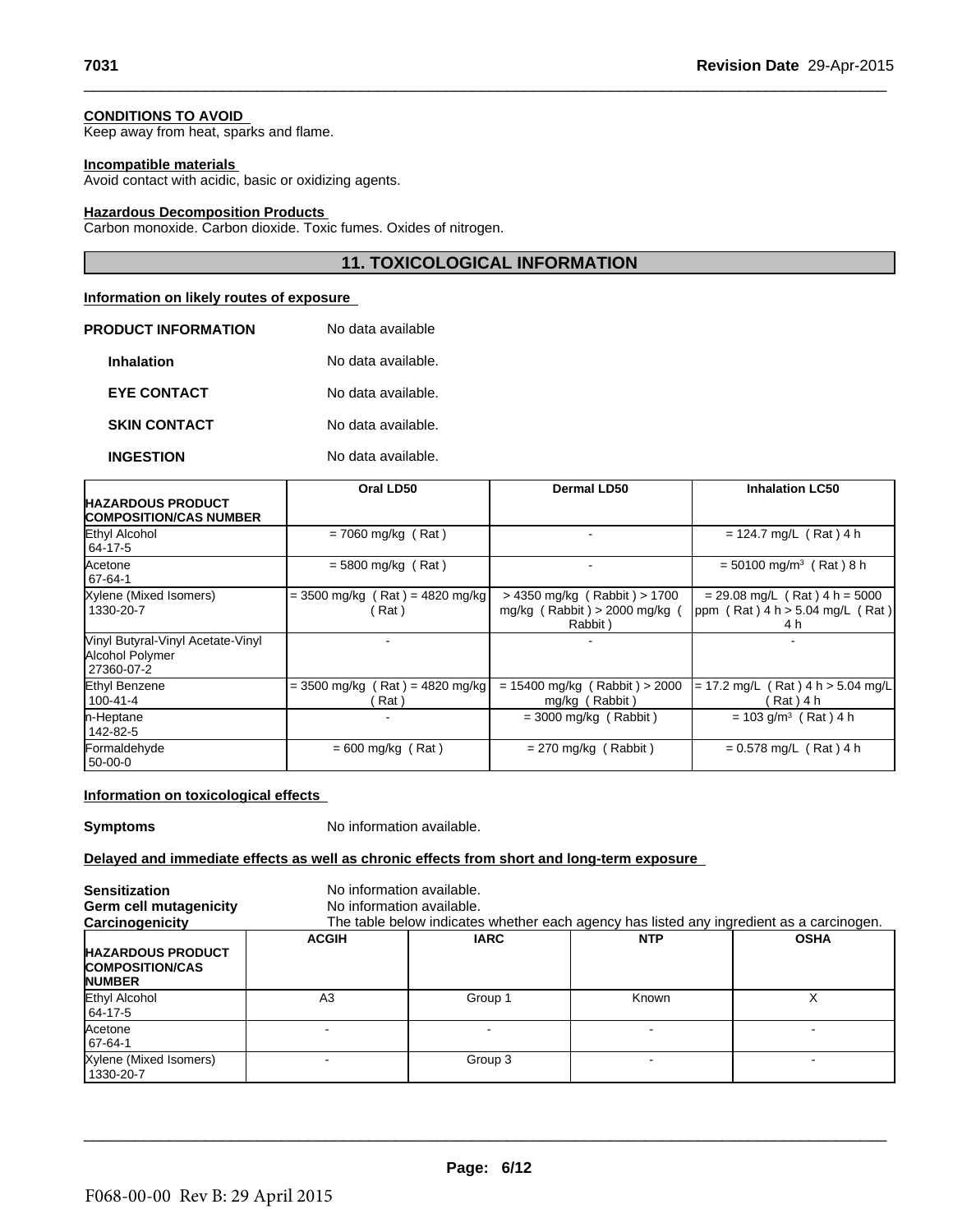|                                                                                     |                               | <b>12. ECOLOGICAL INFORMATION</b> |       |   |
|-------------------------------------------------------------------------------------|-------------------------------|-----------------------------------|-------|---|
|                                                                                     |                               |                                   |       |   |
| <b>ATEmix (oral)</b><br><b>ATEmix (dermal)</b>                                      | 6899 mg/kg<br>5818 mg/kg mg/L |                                   |       |   |
| The following values are calculated based on chapter 3.1 of the GHS document $\,$ . |                               |                                   |       |   |
| Toxicity:                                                                           | Not determined                |                                   |       |   |
| <b>Numerical measures of toxicity - PRODUCT INFORMATION</b>                         |                               |                                   |       |   |
| <b>Aspiration hazard</b>                                                            | No information available.     |                                   |       |   |
| <b>STOT - single exposure</b>                                                       | No information available.     |                                   |       |   |
| <b>Reproductive toxicity</b>                                                        | No information available.     |                                   |       |   |
| 50-00-0                                                                             |                               | Group 1                           |       |   |
| 142-82-5<br>Formaldehyde                                                            | A2                            |                                   | Known | X |
| n-Heptane                                                                           |                               |                                   |       |   |
| <b>Ethyl Benzene</b><br>$100 - 41 - 4$                                              | A <sub>3</sub>                | Group 2B                          |       | X |
| 27360-07-2                                                                          |                               |                                   |       |   |
| Acetate-Vinyl Alcohol<br>Polymer                                                    |                               |                                   |       |   |

# **Numerical measures of toxicity - PRODUCT INFORMATION**

| Toxicity:              | Not determined<br>The following values are calculated based on chapter 3.1 of the GHS document. |
|------------------------|-------------------------------------------------------------------------------------------------|
| ATEmix (oral)          | 6899 ma/ka                                                                                      |
| <b>ATEmix (dermal)</b> | 5818 mg/kg mg/L                                                                                 |

# **Ecotoxicity**

29.5159% of the mixture consists of components(s) of unknown hazards to the aquatic environment

|                                                                    | <b>Acute Algae Toxicity:</b>                          | <b>Acute Fish Toxicity:</b>                                                                                                                                                                                                                                                                                                                                                                                                                                                                                                                                                       | <b>Crustacea</b>                                                                                                               |
|--------------------------------------------------------------------|-------------------------------------------------------|-----------------------------------------------------------------------------------------------------------------------------------------------------------------------------------------------------------------------------------------------------------------------------------------------------------------------------------------------------------------------------------------------------------------------------------------------------------------------------------------------------------------------------------------------------------------------------------|--------------------------------------------------------------------------------------------------------------------------------|
| <b>HAZARDOUS PRODUCT</b><br><b>COMPOSITION/CAS NUMBER</b>          |                                                       |                                                                                                                                                                                                                                                                                                                                                                                                                                                                                                                                                                                   |                                                                                                                                |
| Ethyl Alcohol<br>64-17-5                                           |                                                       | 12.0 - 16.0: 96 h Oncorhynchus<br>mykiss mL/L LC50 static 13400 -<br>15100: 96 h Pimephales promelas<br>mg/L LC50 flow-through 100: 96 h<br>Pimephales promelas mg/L LC50<br>static                                                                                                                                                                                                                                                                                                                                                                                               | 9268 - 14221: 48 h Daphnia magna<br>mg/L LC50 10800: 24 h Daphnia<br>magna mg/L EC50 2: 48 h Daphnia<br>magna mg/L EC50 Static |
| Acetone<br>67-64-1                                                 |                                                       | 4.74 - 6.33: 96 h Oncorhynchus<br>mykiss mL/L LC50 6210 - 8120: 96<br>h Pimephales promelas mg/L LC50<br>static 8300: 96 h Lepomis<br>macrochirus mg/L LC50                                                                                                                                                                                                                                                                                                                                                                                                                       | 10294 - 17704: 48 h Daphnia<br>magna mg/L EC50 Static 12600 -<br>12700: 48 h Daphnia magna mg/L<br>EC50                        |
| Xylene (Mixed Isomers)<br>1330-20-7                                | 11: 72 h Pseudokirchneriella<br>subcapitata mg/L EC50 | 13.1 - 16.5: 96 h Lepomis<br>macrochirus mg/L LC50<br>flow-through 13.5 - 17.3: 96 h<br>Oncorhynchus mykiss mg/L LC50<br>2.661 - 4.093: 96 h Oncorhynchus<br>mykiss mg/L LC50 static 23.53 -<br>29.97: 96 h Pimephales promelas<br>mg/L LC50 static 30.26 - 40.75: 96<br>h Poecilia reticulata mg/L LC50<br>static 7.711 - 9.591: 96 h Lepomis<br>macrochirus mg/L LC50 static 13.4:<br>96 h Pimephales promelas mg/L<br>LC50 flow-through 19: 96 h Lepomis<br>macrochirus mg/L LC50 780: 96 h<br>Cyprinus carpio mg/L LC50<br>semi-static 780: 96 h Cyprinus<br>carpio mg/L LC50 | 0.6: 48 h Gammarus lacustris mg/L<br>LC50 3.82: 48 h water flea mg/L<br>EC50                                                   |
| Vinyl Butyral-Vinyl Acetate-Vinyl<br>Alcohol Polymer<br>27360-07-2 |                                                       |                                                                                                                                                                                                                                                                                                                                                                                                                                                                                                                                                                                   |                                                                                                                                |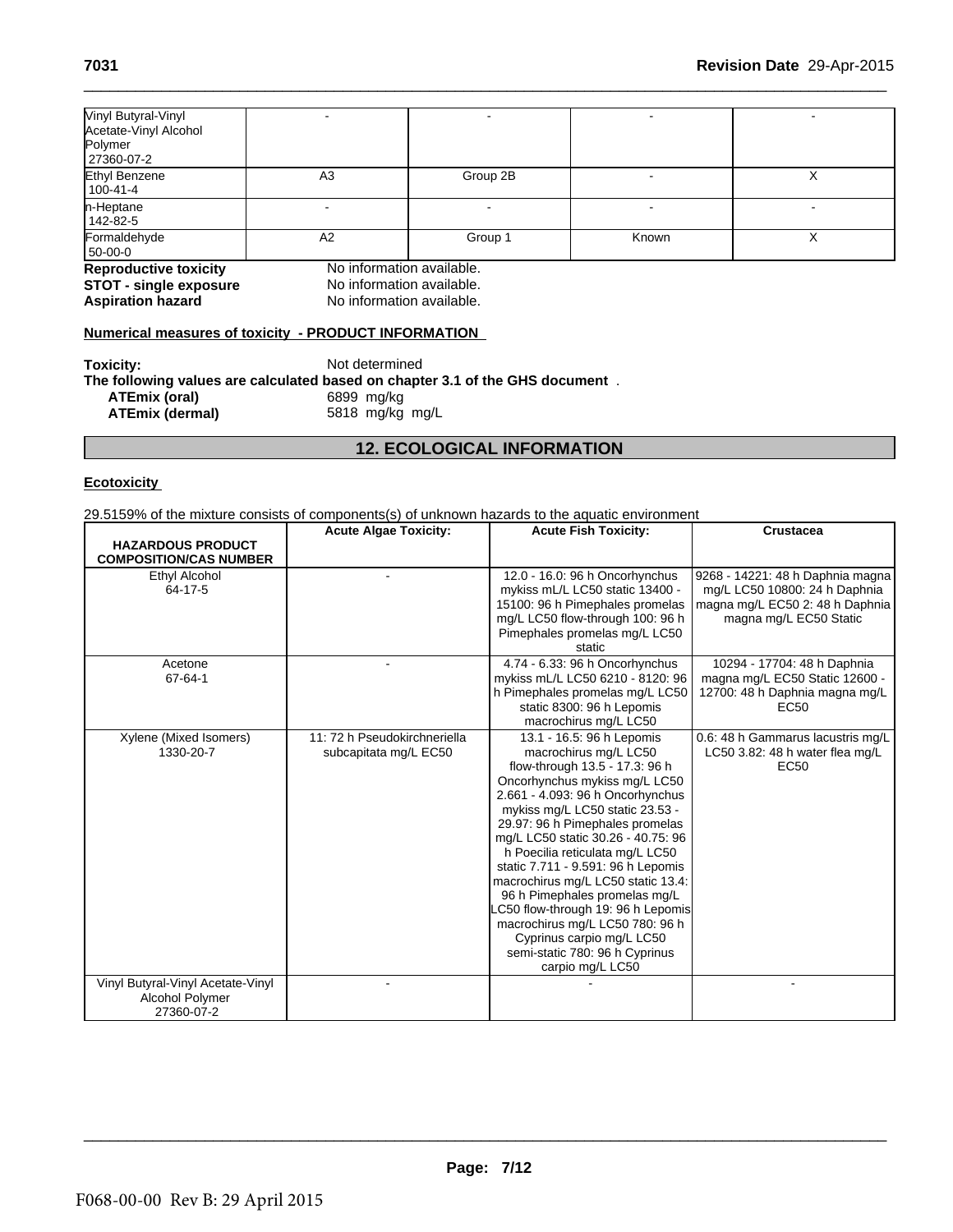| Ethyl Benzene  | 1.7 - 7.6: 96 h Pseudokirchneriella | 11.0 - 18.0: 96 h Oncorhynchus      | $1.8 - 2.4$ : 48 h Daphnia magna mg/L |
|----------------|-------------------------------------|-------------------------------------|---------------------------------------|
| $100 - 41 - 4$ | subcapitata mg/L EC50 static 2.6 -  | mykiss mg/L LC50 static 7.55 - 11:  | EC50                                  |
|                | 11.3: 72 h Pseudokirchneriella      | 96 h Pimephales promelas mg/L       |                                       |
|                | subcapitata mg/L EC50 static 11: 72 | LC50 flow-through 9.1 - 15.6: 96 h  |                                       |
|                | h Pseudokirchneriella subcapitata   | Pimephales promelas mg/L LC50       |                                       |
|                | mg/L EC50 4.6: 72 h                 | static 32: 96 h Lepomis macrochirus |                                       |
|                | Pseudokirchneriella subcapitata     | mg/L LC50 static 4.2: 96 h          |                                       |
|                | mg/L EC50 438: 96 h                 | Oncorhynchus mykiss mg/L LC50       |                                       |
|                | Pseudokirchneriella subcapitata     | semi-static 9.6: 96 h Poecilia      |                                       |
|                | mg/L EC50                           | reticulata mg/L LC50 static         |                                       |
| n-Heptane      |                                     | 375.0: 96 h Cichlid fish mg/L LC50  | 10: 24 h Daphnia magna mg/L           |
| 142-82-5       |                                     |                                     | EC50                                  |
| Formaldehyde   |                                     | 0.032 - 0.226: 96 h Oncorhynchus    | 11.3 - 18: 48 h Daphnia magna         |
| $50-00-0$      |                                     | mykiss mL/L LC50 flow-through 100   | mg/L EC50 Static 2: 48 h Daphnia      |
|                |                                     | - 136: 96 h Oncorhynchus mykiss     | magna mg/L LC50                       |
|                |                                     | mg/L LC50 static 22.6 - 25.7: 96 h  |                                       |
|                |                                     | Pimephales promelas mg/L LC50       |                                       |
|                |                                     | flow-through 23.2 - 29.7: 96 h      |                                       |
|                |                                     | Pimephales promelas mg/L LC50       |                                       |
|                |                                     | static 1510: 96 h Lepomis           |                                       |
|                |                                     | macrochirus µg/L LC50 static 41: 96 |                                       |
|                |                                     | h Brachydanio rerio mg/L LC50       |                                       |
|                |                                     | static                              |                                       |

# **Persistence and degradability**

No information available.

# **Bioaccumulation**

No information available.

|                                | <b>HAZARDOUS PRODUCT COMPOSITION/CAS NUMBER</b>                 | <b>Partition coefficient</b>                                                           |
|--------------------------------|-----------------------------------------------------------------|----------------------------------------------------------------------------------------|
|                                | Ethyl Alcohol<br>$64 - 17 - 5$                                  | $-0.32$                                                                                |
|                                | Acetone<br>67-64-1                                              | $-0.24$                                                                                |
|                                | Xylene (Mixed Isomers)<br>1330-20-7                             | $2.77 - 3.15$                                                                          |
|                                | Vinyl Butyral-Vinyl Acetate-Vinyl Alcohol Polymer<br>27360-07-2 |                                                                                        |
|                                | Ethyl Benzene<br>$100 - 41 - 4$                                 | 3.118                                                                                  |
|                                | n-Heptane<br>142-82-5                                           | 4.66                                                                                   |
|                                | Formaldehyde<br>$50-00-0$                                       | 0.35                                                                                   |
| Other adverse effects          | No information available                                        |                                                                                        |
|                                | <b>13. DISPOSAL CONSIDERATIONS</b>                              |                                                                                        |
| <b>Waste treatment methods</b> |                                                                 |                                                                                        |
| Disposal of wastes             |                                                                 | Disposal should be in accordance with applicable regional, national and local laws and |

**NUMBER**

Ethyl Alcohol 64-17-5

| Waste treatment methods                                                                                                      |  |                                |                                 |                               |                               |
|------------------------------------------------------------------------------------------------------------------------------|--|--------------------------------|---------------------------------|-------------------------------|-------------------------------|
| Disposal should be in accordance with applicable regional, national and local laws and<br>Disposal of wastes<br>regulations. |  |                                |                                 |                               |                               |
| <b>Contaminated packaging</b><br>Do not reuse container.                                                                     |  |                                |                                 |                               |                               |
| <b>EPA HAZARDOUS WASTE DISPOSAL</b><br><b>CODE:</b>                                                                          |  | D001, $RQ = 100$ lb / 45.4 kg. |                                 |                               |                               |
| <b>HAZARDOUS PRODUCT</b><br><b>COMPOSITION/CAS</b>                                                                           |  | <b>RCRA Classification:</b>    | <b>RCRA - Basis for Listing</b> | <b>RCRA - D Series Wastes</b> | <b>RCRA - U Series Wastes</b> |

- - - -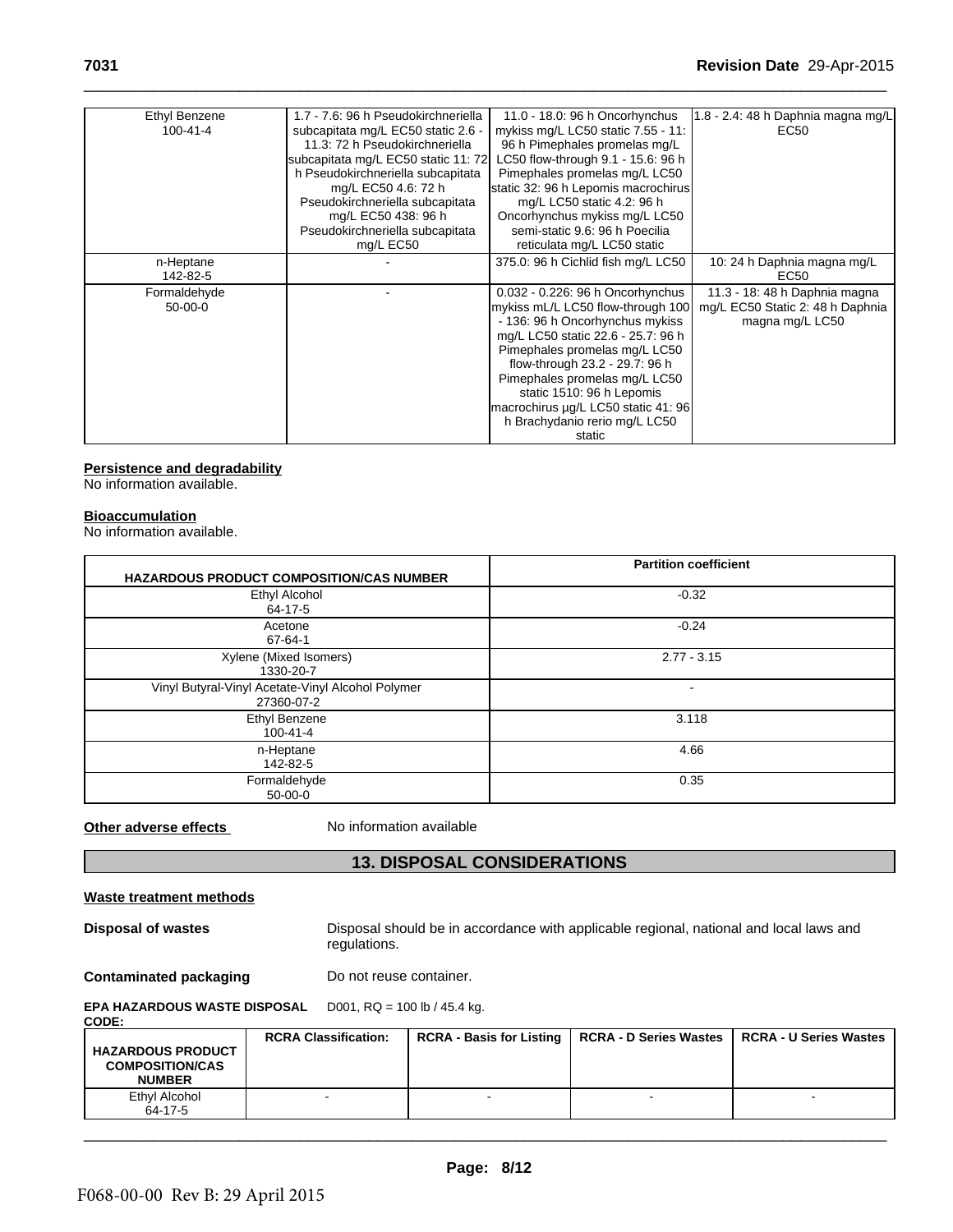| Acetone<br>67-64-1                                                    |      | Included in waste stream:<br>F039                                   |    | U002 |
|-----------------------------------------------------------------------|------|---------------------------------------------------------------------|----|------|
| Xylene (Mixed Isomers)<br>1330-20-7                                   |      | Included in waste stream:<br>F039                                   |    | U239 |
| Vinyl Butyral-Vinyl<br>Acetate-Vinyl Alcohol<br>Polymer<br>27360-07-2 |      | ۰                                                                   |    |      |
| Ethyl Benzene<br>$100 - 41 - 4$                                       |      | Included in waste stream:<br>F039                                   | ۰. |      |
| n-Heptane<br>142-82-5                                                 |      | ۰                                                                   |    |      |
| Formaldehyde<br>$50-00-0$                                             | U122 | Included in waste streams:<br>K009, K010, K038, K040,<br>K156, K157 |    | U122 |

| <b>HAZARDOUS PRODUCT</b><br><b>COMPOSITION/CAS</b><br><b>NUMBER</b>   | <b>RCRA - Halogenated</b><br><b>Organic Compounds</b> | <b>RCRA - P Series Wastes</b> | <b>RCRA - F Series Wastes</b> | <b>RCRA - K Series Wastes</b> |
|-----------------------------------------------------------------------|-------------------------------------------------------|-------------------------------|-------------------------------|-------------------------------|
| Ethyl Alcohol<br>64-17-5                                              |                                                       | $\blacksquare$                |                               |                               |
| Acetone<br>67-64-1                                                    | $\overline{\phantom{a}}$                              | $\blacksquare$                | $\blacksquare$                | $\blacksquare$                |
| Xylene (Mixed Isomers)<br>1330-20-7                                   |                                                       |                               |                               |                               |
| Vinyl Butyral-Vinyl<br>Acetate-Vinyl Alcohol<br>Polymer<br>27360-07-2 | $\overline{\phantom{a}}$                              | $\blacksquare$                |                               |                               |
| <b>Ethyl Benzene</b><br>$100 - 41 - 4$                                | $\sim$                                                | $\blacksquare$                | $\blacksquare$                |                               |
| n-Heptane<br>142-82-5                                                 |                                                       | $\overline{\phantom{a}}$      |                               |                               |
| Formaldehyde<br>$50 - 00 - 0$                                         | $\overline{\phantom{a}}$                              | ٠                             | $\blacksquare$                | $\blacksquare$                |

|                                                   | <b>California Hazardous Waste Status</b> |
|---------------------------------------------------|------------------------------------------|
| <b>HAZARDOUS PRODUCT COMPOSITION/CAS NUMBER</b>   |                                          |
| Ethyl Alcohol                                     | Toxic                                    |
| 64-17-5                                           | Ignitable                                |
| Acetone                                           | Ignitable                                |
| 67-64-1                                           |                                          |
| Xylene (Mixed Isomers)                            | Toxic                                    |
| 1330-20-7                                         | Ignitable                                |
| Vinyl Butyral-Vinyl Acetate-Vinyl Alcohol Polymer |                                          |
| 27360-07-2                                        |                                          |
| <b>Ethyl Benzene</b>                              | Toxic                                    |
| $100 - 41 - 4$                                    | Ignitable                                |
| n-Heptane                                         | Toxic                                    |
| 142-82-5                                          | Ignitable                                |
| Formaldehyde                                      | Toxic                                    |
| $50-00-0$                                         | Ignitable                                |
|                                                   |                                          |
|                                                   | <b>14. TRANSPORT INFORMATION</b>         |

**DOT SHIPPING NAME:** ADHESIVES **DOT HAZARD CLASS:** 3 **DOT PACKING GROUP:** PG II **DOT LABEL(S):** FLAMMABLE LIQUID **UN/NA NUMBER:** UN1133 **PLACARDS:** FLAMMABLE LIQUID **ICAO/IATA:** 3 , II **MARINE POLLUTANT:** NONE **NMFC CLASSIFICATION:** CLASS 55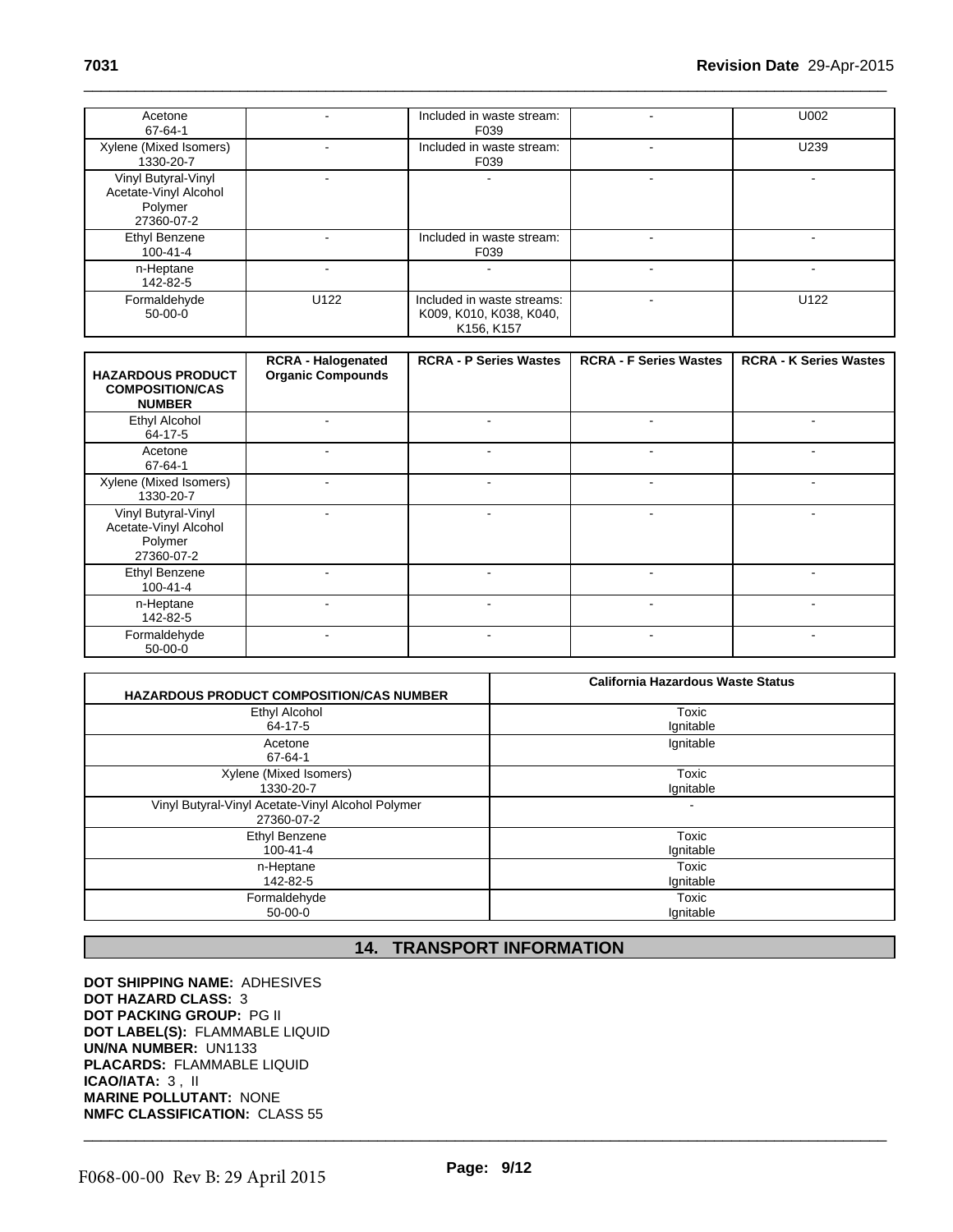| 7031                             |                                   | Revision Date 29-Apr-2015 |
|----------------------------------|-----------------------------------|---------------------------|
|                                  |                                   |                           |
|                                  | <b>15. REGULATORY INFORMATION</b> |                           |
| <b>International Inventories</b> |                                   |                           |
| <b>TSCA</b>                      | Complies                          |                           |
| <b>DSL/NDSL</b>                  | Does not comply                   |                           |
| <b>EINECS/ELINCS</b>             | Does not comply                   |                           |
| <b>ENCS</b>                      | Does not comply                   |                           |
| <b>IECSC</b>                     | Does not comply                   |                           |
| <b>KECL</b>                      | Does not comply                   |                           |
| <b>PICCS</b>                     | Does not comply                   |                           |
| <b>AICS</b>                      | Does not comply                   |                           |

# **Legend:**

**TSCA** - United States Toxic Substances Control Act Section 8(b) Inventory **DSL/NDSL** - Canadian Domestic Substances List/Non-Domestic Substances List **EINECS/ELINCS** - European Inventory of Existing Chemical Substances/European List of Notified Chemical Substances **ENCS** - Japan Existing and New Chemical Substances **IECSC** - China Inventory of Existing Chemical Substances **KECL** - Korean Existing and Evaluated Chemical Substances **PICCS** - Philippines Inventory of Chemicals and Chemical Substances **AICS** - Australian Inventory of Chemical Substances

# **US Federal Regulations**

# **SARA 313**

Section 313 of Title III of the Superfund Amendments and Reauthorization Act of 1986 (SARA). This product does not contain any chemicals which are subject to the reporting requirements of the Act and Title 40 of the Code of Federal Regulations, Part 372

# **SARA 311/312 Hazard Categories**

| <b>ACUTE HEALTH HAZARD</b>        | N٥ |
|-----------------------------------|----|
| <b>FIRE HAZARD</b>                | N٥ |
| Sudden release of pressure hazard | N٥ |
| <b>REACTIVE HAZARD</b>            | N٥ |

# **CWA (Clean Water Act)**

This product does not contain any substances regulated as pollutants pursuant to the Clean Water Act (40 CFR 122.21 and 40 CFR 122.42)

| <b>HAZARDOUS PRODUCT</b><br><b>COMPOSITION/CAS</b><br><b>NUMBER</b>   | <b>CWA - Reportable</b><br>Quantities | <b>CWA - Toxic Pollutants</b> | <b>CWA - Priority Pollutants</b> | <b>CWA - Hazardous</b><br><b>Substances</b> |
|-----------------------------------------------------------------------|---------------------------------------|-------------------------------|----------------------------------|---------------------------------------------|
| Ethyl Alcohol<br>64-17-5                                              | ۰.                                    | $\overline{\phantom{a}}$      | ۰                                |                                             |
| Acetone<br>$67 - 64 - 1$                                              |                                       |                               | ۰                                |                                             |
| Xylene (Mixed Isomers)<br>1330-20-7                                   | 100 lb                                | ٠                             | $\blacksquare$                   | X                                           |
| Vinyl Butyral-Vinyl<br>Acetate-Vinyl Alcohol<br>Polymer<br>27360-07-2 | $\overline{\phantom{0}}$              |                               | ۰                                |                                             |
| Ethyl Benzene<br>$100 - 41 - 4$                                       | 1000 lb                               | X                             | X                                | X                                           |
| n-Heptane<br>142-82-5                                                 | ۰                                     |                               |                                  |                                             |
| Formaldehyde<br>$50-00-0$                                             | 100 lb                                | ٠                             | $\blacksquare$                   | X                                           |

# **CERCLA**

| <b>HAZARDOUS PRODUCT COMPOSITION/CAS</b><br><b>NUMBER</b> | <b>Hazardous Substances RQs</b> | <b>CERCLA/SARA RQ</b> |  |
|-----------------------------------------------------------|---------------------------------|-----------------------|--|
| Ethyl Alcohol<br>64-17-5                                  |                                 |                       |  |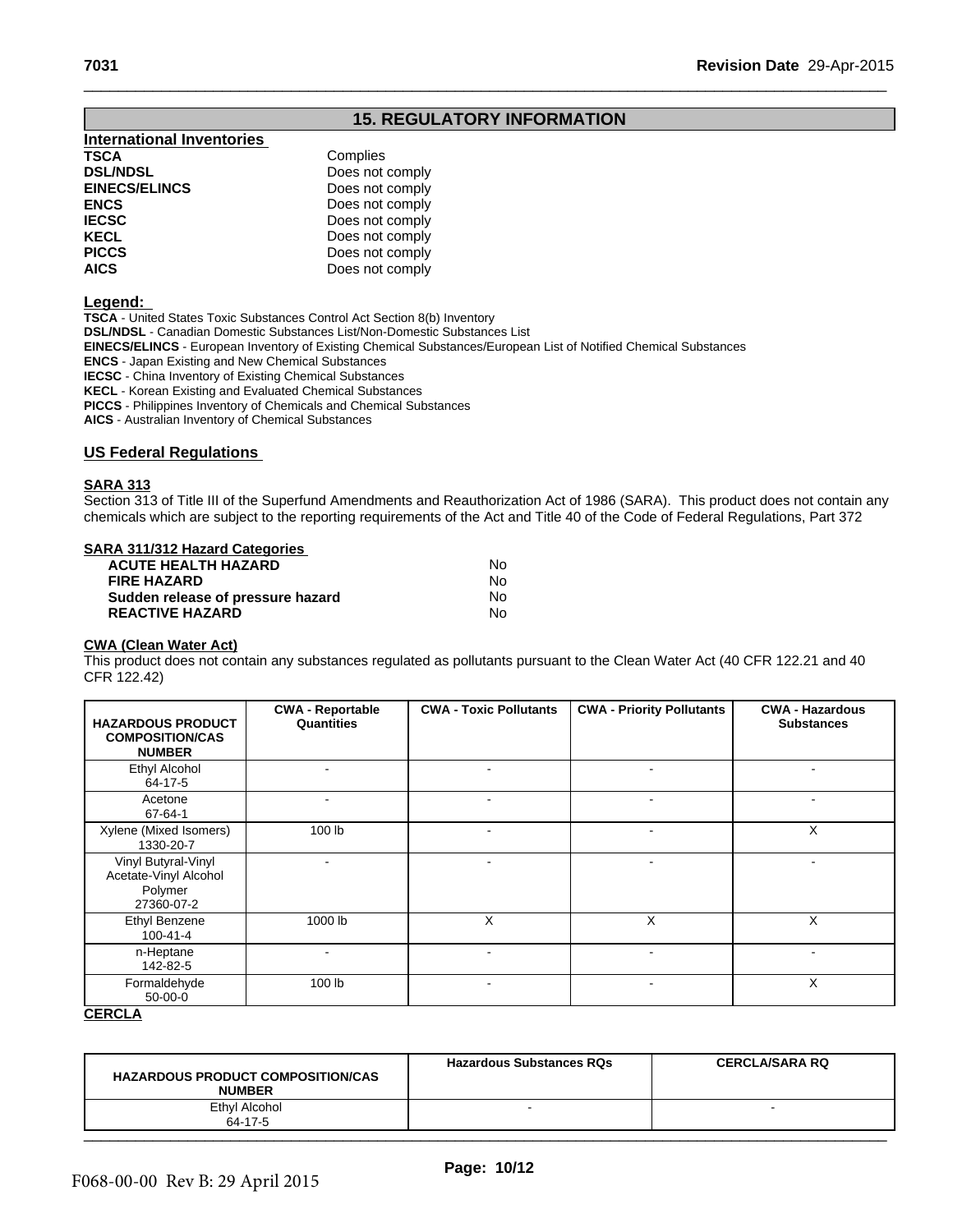| Acetone<br>67-64-1                                              | 5000 lb           | RQ 5000 lb final RQ<br>RQ 2270 kg final RQ |
|-----------------------------------------------------------------|-------------------|--------------------------------------------|
| Xylene (Mixed Isomers)<br>1330-20-7                             | 100 lb            | RQ 100 lb final RQ<br>RQ 45.4 kg final RQ  |
| Vinyl Butyral-Vinyl Acetate-Vinyl Alcohol Polymer<br>27360-07-2 |                   |                                            |
| Ethyl Benzene<br>100-41-4                                       | 1000 lb           | RQ 1000 lb final RQ<br>RQ 454 kg final RQ  |
| n-Heptane<br>142-82-5                                           |                   | -                                          |
| Formaldehyde<br>50-00-0                                         | 100 <sub>lb</sub> | RQ 100 lb final RQ<br>RQ 45.4 kg final RQ  |

# **US State Regulations**

# **CALIFORNIA PROPOSITION 65**

| <b>HAZARDOUS PRODUCT COMPOSITION/CAS NUMBER</b>                 | <b>CALIFORNIA PROPOSITION 65</b> |
|-----------------------------------------------------------------|----------------------------------|
| <b>Ethyl Alcohol</b><br>64-17-5                                 | Carcinogen<br>Developmental      |
| Acetone<br>67-64-1                                              |                                  |
| Xylene (Mixed Isomers)<br>1330-20-7                             |                                  |
| Vinyl Butyral-Vinyl Acetate-Vinyl Alcohol Polymer<br>27360-07-2 |                                  |
| Ethyl Benzene<br>$100 - 41 - 4$                                 | Carcinogen                       |
| n-Heptane<br>142-82-5                                           |                                  |
| Formaldehyde<br>$50-00-0$                                       | Carcinogen                       |

# **U.S. State Right-to-Know Regulations**

|                                                                                       | New Jersey Right-to-Know List:          | <b>MA Right to Know Law:</b>                 | Pennsylvania Right to Know List |
|---------------------------------------------------------------------------------------|-----------------------------------------|----------------------------------------------|---------------------------------|
| <b>HAZARDOUS PRODUCT</b><br><b>COMPOSITION/CAS NUMBER</b>                             |                                         |                                              |                                 |
| Ethyl Alcohol<br>64-17-5                                                              | X                                       | X                                            | X                               |
| Acetone<br>67-64-1                                                                    | X                                       | X                                            | X                               |
| Xylene (Mixed Isomers)<br>1330-20-7                                                   | X                                       | X                                            | X                               |
| Vinyl Butyral-Vinyl Acetate-Vinyl<br>Alcohol Polymer<br>27360-07-2                    |                                         |                                              |                                 |
| Ethyl Benzene<br>$100 - 41 - 4$                                                       | X                                       | X                                            | X                               |
| n-Heptane<br>142-82-5                                                                 | X                                       | X                                            | X                               |
| Formaldehyde<br>$50 - 00 - 0$                                                         | X                                       | $\sf X$                                      | X                               |
| <b>U.S. EPA Label Information</b><br>EPA Pesticide Registration Number Not Applicable |                                         |                                              |                                 |
|                                                                                       | <b>16. OTHER INFORMATION</b>            |                                              |                                 |
| <b>NFPA RATING:</b><br><b>HMIS CLASSIFICATION:</b>                                    | HEALTH 2, FLAMMABILITY 3, INSTABILITY 0 | HEALTH *2, FLAMMABILITY 3, PHYSICAL HAZARD 0 |                                 |

# **U.S. EPA Label Information**

**Prepared By** Santino M. Cardella<br> **Revision Date** 29-Apr-2015 **Revision Date Revision Note** No information available